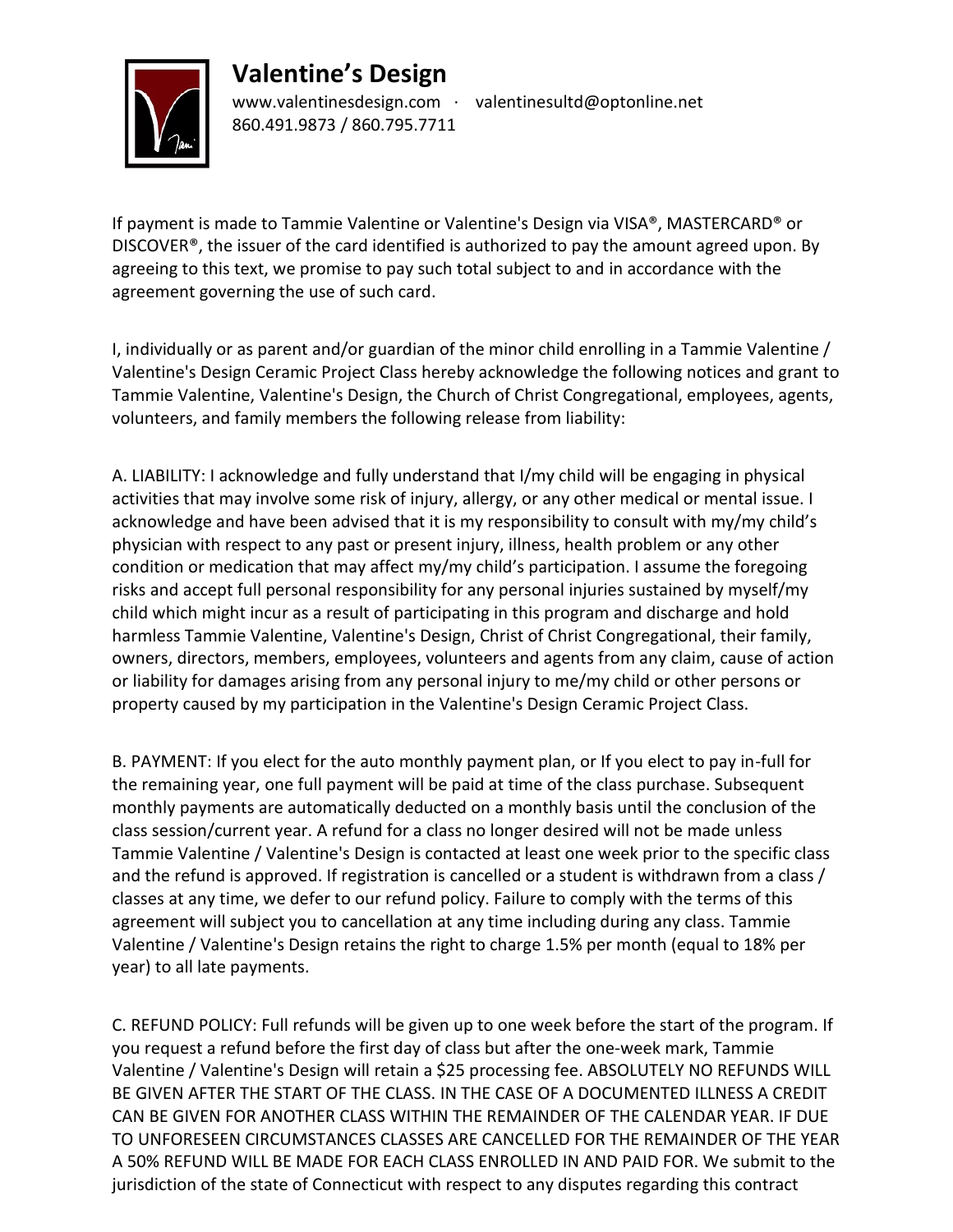and/or Tammie Valentine / Valentine's Design. Further, if there is a dispute, then the prevailing party in the dispute shall be entitled to recover the costs and fees (including reasonable attorney fees) incurred in connection with the dispute. Unless a valid emergency cancellations must be submitted in writing to Tammie Valentine / Valentine's Design.

D. STUDENT CONDUCT: Realizing that the orderly operation of Valentine's Design programs is of the utmost importance. We agree to comply with all our rules, policies and regulations. We fully understand that Tammie Valentine / Valentine's Design reserves the right to cancel any student's enrollment if the student's physical or mental condition, as disclosed by personal questionnaire, medical, or dental certificate or otherwise, is deemed unsatisfactory, or to dismiss a student whose condition, conduct, influence or behavior is deemed unsatisfactory or detrimental to the best interests of Tammie Valentine, Valentine's Design, or the Church of Christ Congregational. No refund, however, will be made on a withdrawal or violation of Valentine's Design policies. We agree to Hold Harmless and indemnify Tammie Valentine, Valentine's Design, the Church of Christ Congregational, family members, employees, agents, volunteers if any student damages property or injures or harms any individual. No child will be released to an unknown or unauthorized person. The authorized pick-up person must be over 18 years of age. Valid ID must be presented. NO ALLOWANCE SHALL BE MADE FOR LATE ARRIVAL OR EARLY DEPARTURE. YOU MUST PROVIDE YOUR CHILD'S TRANSPORTATION TO AND FROM.

E. PERSONAL BELONGINGS: In addition, we understand Tammie Valentine, Valentine's Design, the Church of Christ Congregational, employees, agents, or volunteers is/are not responsible and are held harmless for damage or loss of money, jewelry, equipment, clothing or other personal articles. DO NOT SEND VALUABLES TO VALENTINE'S DESIGN CLASSES. We understand that valuable items are brought to Valentine's Design Classes at our own risk. Class projects or personal items left behind will be held for 10 days after which they will be disposed of at the discretion of Tammie Valentine, Valentine's Design or the Church of Christ Congregational without further notice.

F. PHOTO RELEASE: I AGREE to give Tammie Valentine, Valentine's Design, the Church of Christ Congregational permission to use photographs, videos or audio recordings of myself or my child for any Valentine's Design Class for promotional materials. I understand that my child will not be identified by name, nor will any compensation be extended for such use.

G. MEDICAL: If it is necessary, in the judgment of Tammie Valentine, Valentine's Design, the Church of Christ, employees, agents, or volunteers, to use outside medical, surgical, or dental aid for the student's health, we hereby permit and authorize him/her to do so. APPLICABLE FOR ALL CLASSES, EXCEPT ADULT CLASSES:

H. MAKEUPS: Students can make up a maximum of one class per year by attending any other class that is age appropriate. Parent must email Tammie Valentine / Valentine's Design before the attendance of the make-up to ensure that there is space available.

I. DAYCARE CLAUSE: For classes in CT, please note that we are not licensed by the Office of Early Childhood. Tammie Valentine, Valentine's Design, the Church of Christ Congregational is not a daycare, childcare provider, babysitter, or babysitting provider or otherwise caring for minors